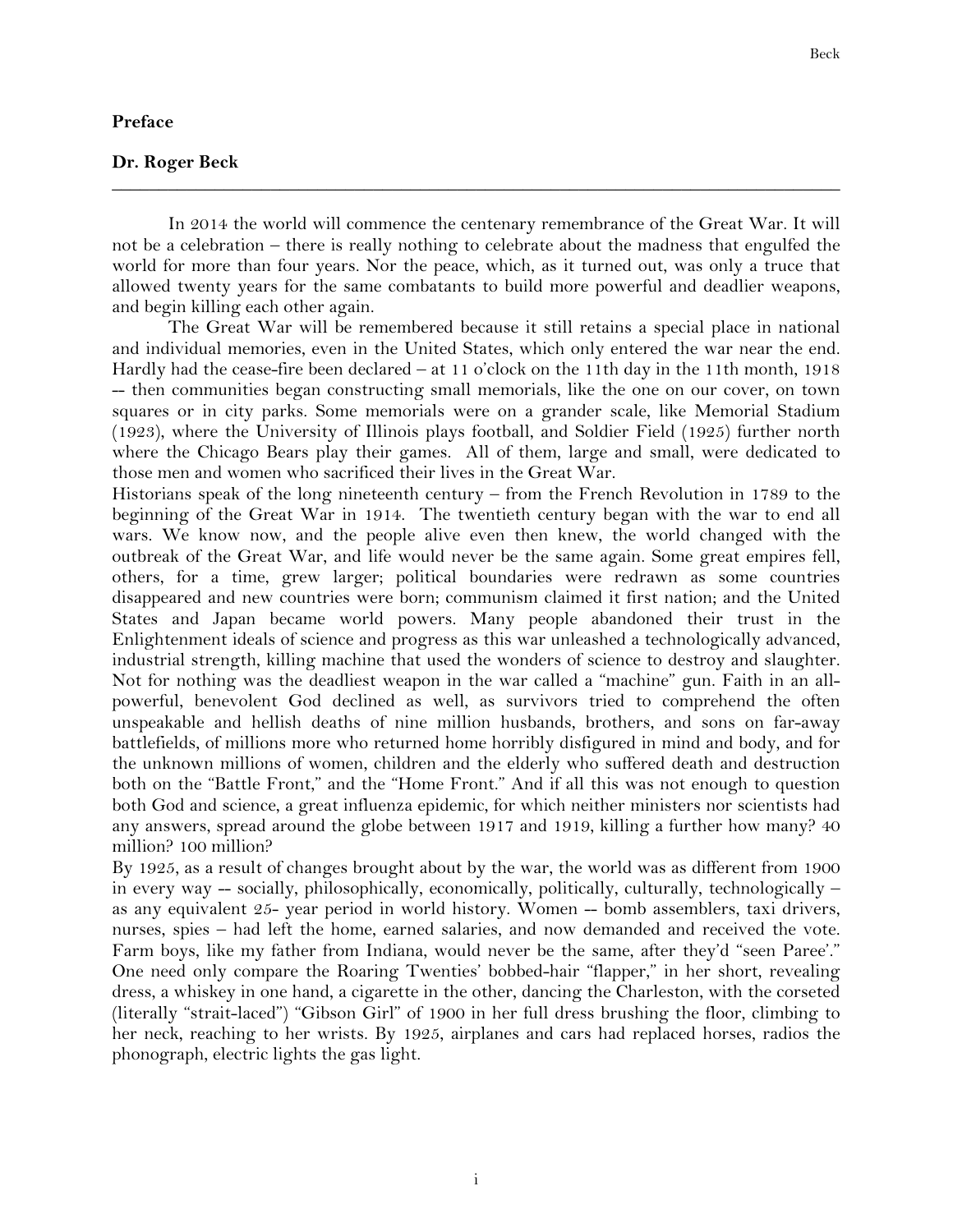For the past three years I have taught a graduate class on World War I and its consequences. Believing that all history is local, I ask my students first to find out if any of their ancestors played a part in the Great War. If so, they are to learn everything they can about that person, see if there are any letters or other mementos of the war that survived, and write a history. If they find none, or have very little information, than they are to write about their hometown or county during the war. As none of my students so far has lived in a community where such a history already exists, they have had to carry out primary research: in libraries, historical societies, local memorials, graveyards, military records, newspapers, American Legion posts, local schools, and anywhere else they can dig up information about the war. Some have conducted oral interviews, gone on-line to genealogical and World War I sites, and written to war offices, regimental historians, and battlefields, in the United States and beyond. The 17 essays in this collection are the products of that assignment.

In the papers they turned in for the class I encouraged my students to give me everything they found – lists of draftees, lists of dead and wounded, lists of conscious objectors, contributors to war bond drives, members of military units, photos – along with their narrative. These complete essays with full lists of names, photos, photocopies and other information I had them deposit in local libraries and historical society archives for future researchers to build on and not have to duplicate research. As such long lists can bring the general reader to tears, the essays contained here have been edited, both by me, and by members of Professor Michael Shirley's "Historical Research and Writing" class. Each year this class produces an awardwinning issue of *Historia* plus the department's newsletter. This is a special edition of *Historia.*

I come to this project through my own father who served in France during the Great War. I have about 75 letters he sent home, plus a number of other items from his experience. A few of my students discovered relatives who had served in the war, and some, such as Tristain Sodergren-Baar, whose grandfather who served with the American Expeditionary Forces in Siberia fighting the Bolsheviks, also uncovered letters and other objects of historical interest. Similarly, Patrick Vonesh grew up believing his family came from Wales, but discovered while researching this paper that they originally came from Ireland, and lived in England for a while before finally settling in Wales. It was from central England that Patrick's three great, great, great-uncles went to war. One of them, William, was ironically first sent to Dublin to put down the Irish rebellion of 1916 and then to France. Laura Mondt's grandfather laid the communication lines between headquarters and the front lines in France, while working for Bell Telephone. Her essay goes beyond that individual history, however, to tell the larger story of communications technology in the war.

Most of the students had to turn to local history, but here they consistently discovered exciting and fascinating histories. In this collection we have an account of Eastern's own role in the war by Derek Shidler, who tells how, among other fascinating bits, Eastern's most popular football player, and president of the class of 1917, Martin "Otto" Schahrer, was killed in September 1918, and that our library is named after Mary Booth, who served in the American Red Cross and worked at General Pershing's headquarters. Several students discuss the tension between patriotism and German-American citizenship, particularly Jon Burkhardt's history of Pana during the war. James Buckwalter's essay provides a history of Blue Island, an old community in Cook County, Illinois, as well as its involvement in the war, which reflected the community's ethnic conflicts between Italians, Poles, and Germans. Amanda Evans turned in a highly original essay on the Army Nurse Corps, Red Cross Volunteers and the volunteers from Illinois State (Normal) University in the Great War. Margaret Hawkins was able to interview her grandmother about Margaret's paternal great grandfather's service in World War I and also build on an extensive family genealogy to tell this one family's story in Mattoon, Illinois during